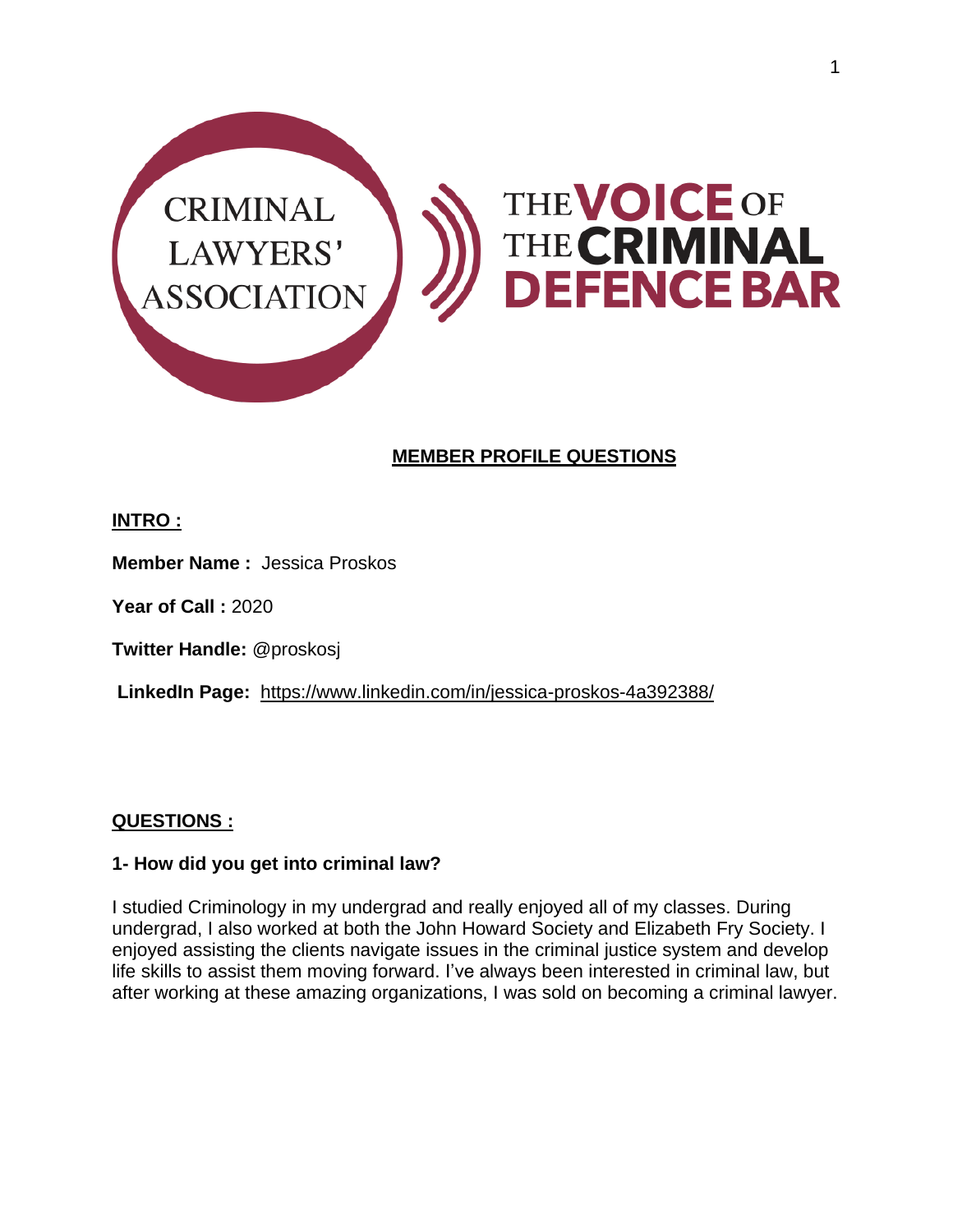### **2- What type of cases do you enjoy defending the most and why?**

Anything with interesting *Charter* issues as I enjoy the creativity of the arguments.

### **3- If there is one thing only you would like to see change in criminal law, what**

#### **would it be?**

Our sentencing regime. There is an overreliance on incarceration (with ranges that are ridiculously high) and not enough reliance on transformative and restorative justice practices.

### **4- What advice would you give to your younger self when you first started**

### **practising criminal law?**

Take every opportunity you can to work on something new, don't shy away from tasks that make you nervous, and don't let anyone bulldoze over you.

### **5- How do you deal with bad work days?**

I put my phone on 'do not disturb' while I listen to really loud music and cook myself a nice meal.

### **6- What do you think of Zoom court?**

I was called to the bar during COVID - 99% of my appearances have been on Zoom court, so I don't have much to compare to. I do hope we still have the option for a virtual hearing long after COVID has passed us by as I think it's great for set dates and has its benefits for access to justice.